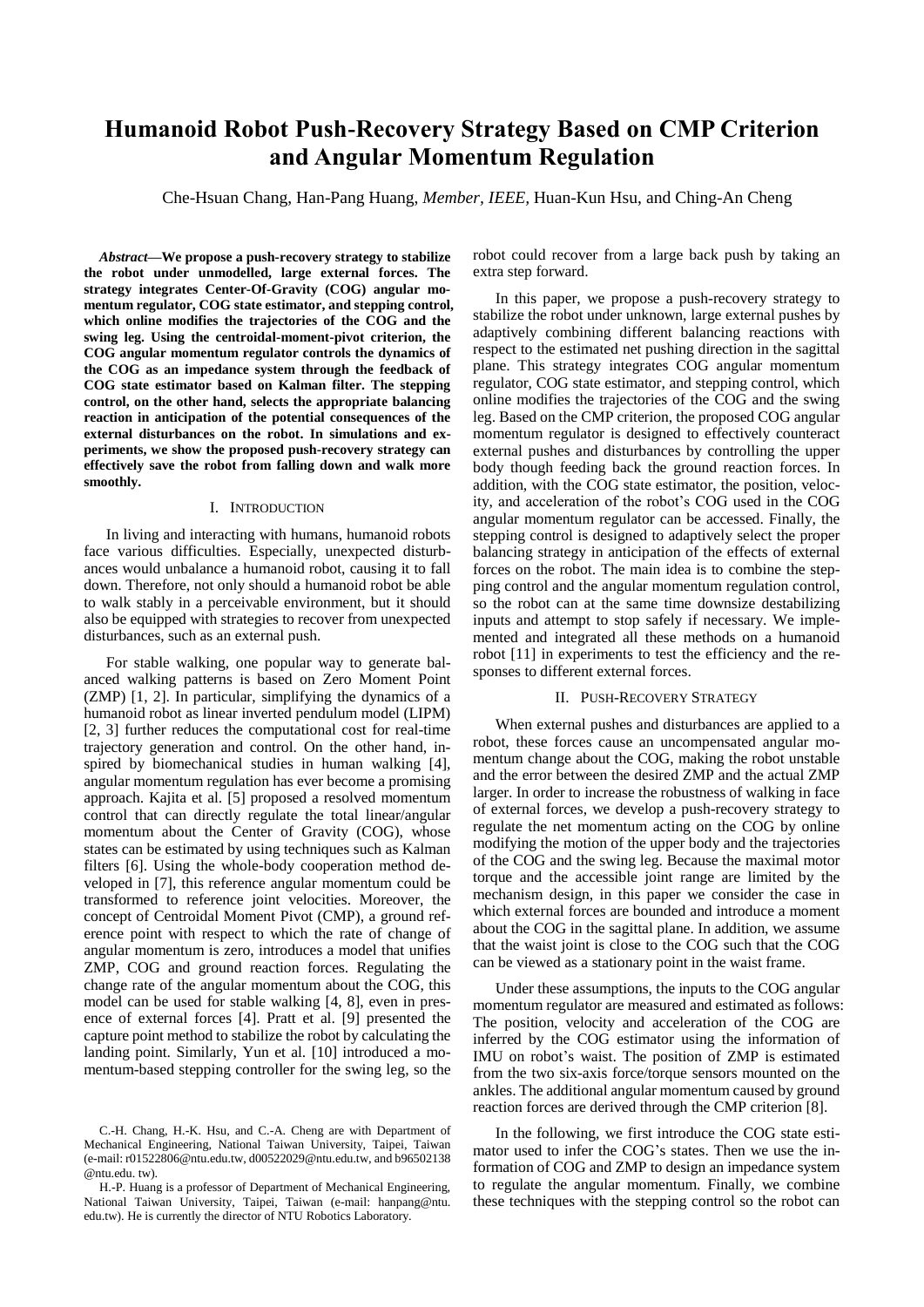

Figure 1. The system model of the COG state estimator



Figure 2. The block diagram of the robot state estimator

react to unknown disturbances by modifying the trajectories of the COG and the swing leg. The variables used in the following derivation are expressed in the global frame.

### *A. COG State Estimator*

The system model of the COG state estimator is given in Fig. 1 with the governing equations [\[12\]](#page-5-11)

$$
\ddot{x}_{COG} = \frac{g}{z_0} (x_{COG} - x_{ZMP}), \qquad (1)
$$

where  $x_{\text{COG}}$  is the x-position of the COG,  $x_{\text{ZMP}}$  is the x-position of the ZMP,  $z_0$  is the height of the COG, which is set constant in this paper. The model (1) is due to the identity of wrench representation. Let  $T$  be the sampling time. The discrete-time dynamics model of (1) has the state-space representation:

$$
\begin{bmatrix} x_{COG,t+1} \\ \dot{x}_{COG,t+1} \\ x_{ZMP,t+1} \end{bmatrix} = \begin{bmatrix} 1 & T & 0 \\ \omega^2 T & 1 & -\omega^2 T \\ 0 & 0 & 1 \end{bmatrix} \begin{bmatrix} x_{COG,t} \\ \dot{x}_{COG,t} \\ x_{ZMP,t} \end{bmatrix} + \begin{bmatrix} 0 \\ 0 \\ T \end{bmatrix} u_t + \begin{bmatrix} \varepsilon_1 \\ \varepsilon_2 \\ \varepsilon_3 \end{bmatrix}
$$
 (2)

where  $\omega^2 = g / z_o$ , the lower subscript denotes the variable at time instance *t*,  $u_t := x_{ZMP,t}$  is the x-velocity of the ZMP, and  $\varepsilon$  is a zero-mean Gaussian noise with covariance matrix Q. We note that in (2) the velocity  $u_t$  is treated as a virtual control input.

On the other hand, we model the sensor using the following stochastic process:

$$
\begin{bmatrix} \tilde{x}_{\text{COG},i} \\ \tilde{x}_{\text{ZMP},i} \\ \tilde{x}_{\text{COG},i} \end{bmatrix} = \begin{bmatrix} 1 & 0 & 0 \\ 0 & 0 & 1 \\ \omega^2 & 0 & -\omega^2 \end{bmatrix} \begin{bmatrix} x_{\text{COG},i} \\ \dot{x}_{\text{COG},i} \\ x_{\text{ZMP},i} \end{bmatrix} + \begin{bmatrix} \delta_1 \\ \delta_2 \\ \delta_3 \end{bmatrix}
$$
 (3)

where  $\delta$  is a zero-mean Gaussian noise with covariance matrix  $R$  and the symbol  $\sim$  denotes the observed variables. Because the ZMP is equal to the Center Of Pressure (COP) when the robot stands on a flat horizontal plane [\[4\]](#page-5-3), the ZMP of the robot in Fig. 1 can be calculated as



Figure 3. Model of a COG angular momentum regulator

$$
x_{ZMP} = \frac{(x_L + x_{LCOP})F_{LZ} + (x_R + x_{RCOP})F_{RZ}}{F_{LZ} + F_{RZ}}
$$
(4)

where  $x_L$  is the x-position of the left ankle,  $x_R$  is the x-position of the right ankle,  $x_{LCDP}$ ,  $x_{RCDP}$  are the x-positions of the COP under two feet, and  $F_{1Z}$  and  $F_{RZ}$  are the z-force exerted by ground reaction forces on the two feet, respectively.

Thus, using Kalman filter, the forward dynamics (2), the observation (3), and (4) can be combined to estimate the states of the COG and the ZMP. The block diagram of the COG state estimator is summarized in Fig. 2.

# *B. CMP Criterion and COG Angular Momentum Regulator*

Let  $x_{\text{CMP}}$  be the CMP's x-position. Following the CMP criterion [\[8\]](#page-5-7), the net moment  $T_{COG}$  applied on the COG by ground reaction forces has the following equality

$$
x_{\text{CMP}} = x_{\text{COG}} - \frac{F_{\text{hor}}}{F_{\text{ver}}} z_{\text{COG}} = x_{\text{ZMP}} - \frac{T_{\text{COG}}}{F_{\text{ver}}},\tag{5}
$$

or simply

$$
T_{COG} = F_{ver}(x_{ZMP} - x_{COG}) + F_{hor} z_{COG},
$$
 (6)

where  $F_{\text{hor}}$  is the ground reaction force in the horizontal direction, and  $F_{ver}$  is the ground reaction force in the normal direction. The CMP can therefore be treated as a measure of the rotational stability, which reflects the contributions of the spin angular momentum about the COG. Since  $T_{\text{COG}}$  can be calculated by (6), the rotational dynamics can be regulated as a mass-damper-spring system, as illustrated in Fig. 3, such that

$$
M_d \ddot{\theta} + B_d \dot{\theta} + K_d \theta = T_{ext} - T_d \tag{7}
$$

where  $M_d$ ,  $B_d$ ,  $K_d$  are the desired mass, damping, and stiffness which characterize the behavior of the targeted impedance,  $\theta$  is the angle of COG in pitch direction, and  $T_{ext} = T_{COG}$  is the moment due to external forces, and  $T_d$  is the desired angular moment which was set to zero. The parameters  $M_d$ ,  $B_d$ ,  $K_d$  are empirically selected by tuning the corresponding damping ratio and natural frequency so that the robot can response naturally.

### *C. Stepping Control*

The stepping control is used to modify the trajectory of the COG and the swing leg, considering how the external disturbance would affect the robot. The first stage is to detect the push state. Because the position of the CMP is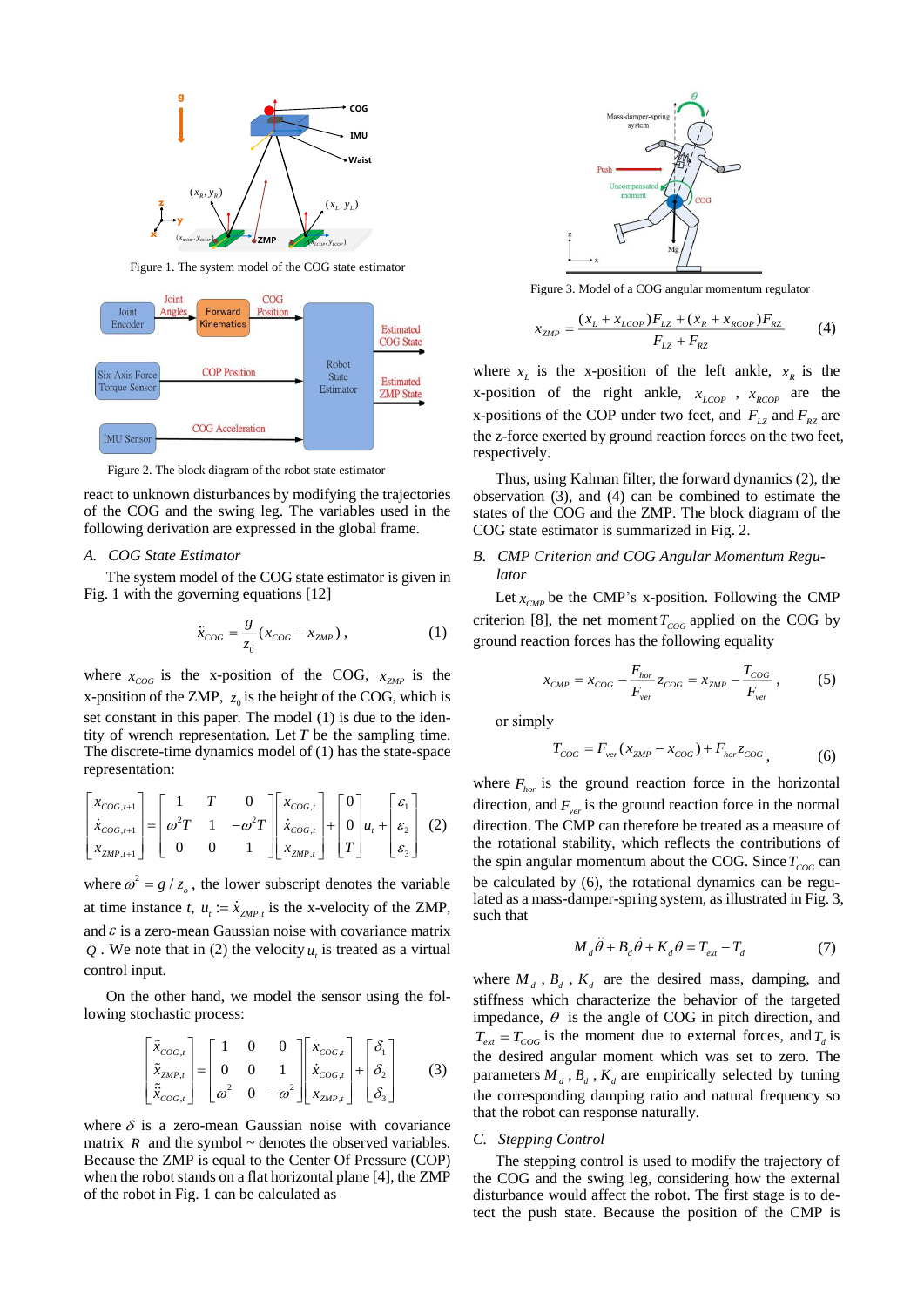

Figure 4. Threshold of COG angular momentum regulator



Figure 5. Push State Classification and corresponded stepping responses

available through (5), a threshold of the error between CMP and ZMP in the sagittal plane is set to classify whether the robot is in the push state or not: if

$$
\|x_{\text{CMP}} - x_{\text{ZMP}}\| \ge x_{\text{thre}}\,,\tag{8}
$$

the robot is considered pushed, where  $x_{\text{thre}}$  is the threshold defined by experimental results as shown in Fig. 4.  $x_{\text{CMP}}$  is calculated from the estimated COG state and the ground reaction force by (5), which is equal to  $x_{ZMP}$  when there is no net moment on the COG.

Once condition (8) is activated, the second stage further classifies the push state into front push and back push by the sign of  $x_{\text{CMP}} - x_{\text{ZMP}}$  [\[13\]](#page-5-12), and the robot is programmed to response accordingly, as shown in Fig. 5: If the push comes in front of the robot, the swing leg and the COG stop moving forward through smoothly interpolating the current trajectory with a stopping motion to place the swing leg down; once the robot recovers from the external force, the robot can resume to walk forward and continue its original task. On the contrary, if the push comes from the back, the stepping controller would calculate the new step length based on the LIPM energy method [\[14\]](#page-5-13) and take a longer step forward [\[9\]](#page-5-8) by the gait database, a collection of stable trajectories of the COG and the swing leg with different step lengths computed in advanced by walking pattern generator, in order to recover from the unknown external back push and maintain the balance.

To calculate the desired step length for being pushed from the back, we analyze the orbital energy  $E_{LP}$  of the linear inverted pendulum model

$$
E_{LIP} = \frac{1}{2} \dot{x}_{COG}^2 - \frac{g}{2z_0} (x_{COG} - x_{sup})^2, \tag{9}
$$

in which  $x_{\text{sup}}$  is the x-position of the support foot.  $E_{\text{LIP}}$  remains constant until the swing leg contacts the ground and the support phase changes. Therefore, assuming that the



Figure 6. Modified swing leg position of back push

COG modification when front push



Figure 7. An exemplary modification of the COG in front push scenario



Figure 8. An exemplary modification of the COG in back push scenario

energy exchange occurs instantaneously without energy loss, the energy is conservative. In this case, the required step length can be solved based on desired orbital energy value. In this paper, we want to find the appropriate step size to stop the robot, so we set the desired  $E_{LP}$  to zero and calcu-

late the new location  $x_{new\_sup}$  of the support foot from (9), i.e.

$$
x_{new\_sup} = x_{COG} + \dot{x}_{COG} \sqrt{z_0 / g} \tag{10}
$$

Then we modify the trajectories of the COG and the swing leg using a gait database to accomplish the task in (10). An example of the modification of the foot step and the COG trajectories are illustrated in Fig. 6–8. If the robot encounters a front push, it will stop the COG as soon as possible as shown in Fig. 7. On the contrary, if the robot encounters a back push, it will extend the trajectories of the COG and the swing leg as shown in Fig. 6 and Fig. 8.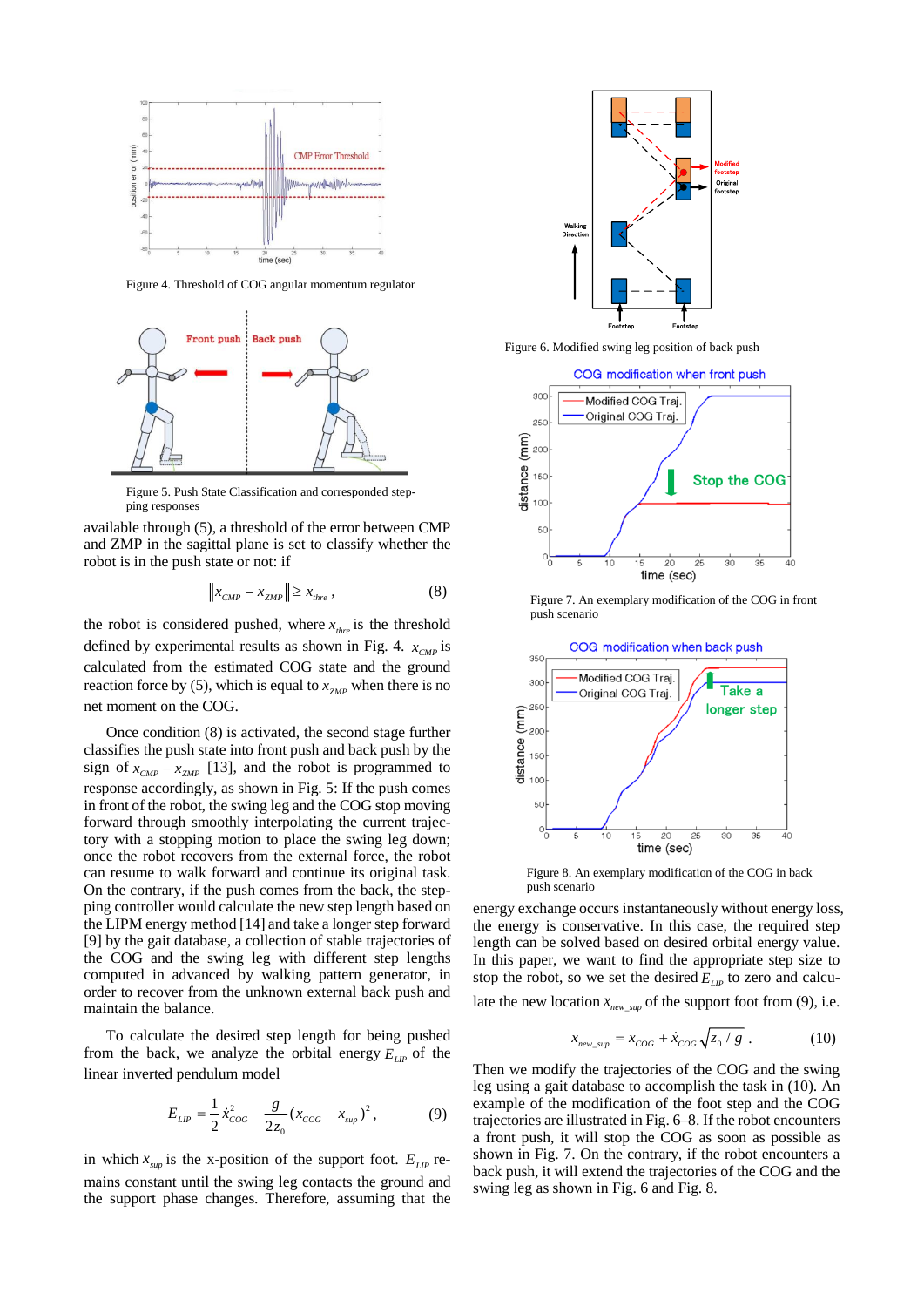

Figure 10. The push-recovery strategy scheme

#### *D. Overall Push-Recovery Strategy*

Fig. 9 and Fig. 10 show the overall push-recovery strategy control flow of the robot. According to the push state, the robot will modify the trajectories of the COG and the swing leg, either to stop the robot or to take an extra step. At the same time, the controller in (7) moves the upper body to compensate the angular momentum about the COG.

#### III. SIMULATIONS AND EXPERIMENTS

NINO [\[11\]](#page-5-10), the humanoid robot developed by our laboratory, was used as the platform in the simulations and experiments (1450 mm in height, 68 kg in weight, and 200 mm in foot length). Firstly, we used MSC ADAMS to simulate the push-recovery strategy. In the simulation environment, the robot was set to perfectly track the command joint trajectories and the links were modeled as rigid bodies. As shown in Fig. 11, two simulations were implemented respectively for the front and the back pushes in sagittal plane. Secondly, we implemented the strategy experimentally on the real robot. In both cases, the sampling time was set to 5 ms. The covariance matrices  $Q$  and  $R$  in the Kalman filter are shown in Table I. *R* was used to model the sensor noise, which is independent of the state (the noise level in the simulation was chosen arbitrarily). *Q* was computed to model the error between the estimated state (recall that the current COG was approximated as a stationary point relative to the floating base) and the real state (which was known in simulations). Because such information for *Q* was unavailable in the experimental setting, the same covariance matrix *Q* was used in both the simulations and the experiments.

In the simulations, the robot walked at a constant speed for 1 step or 3 steps, in which each was 100mm long and took 6 seconds. The external push was applied on the robot from time 19.5s to 19.65s, and the magnitude was 80N. Fig 12 shows the effect of angular momentum control on the robot, which walked one step 100mm forward in the two simulations of front push. The difference is clear: the ZMP trajectory and the angular momentum about COG oscillated smaller and decayed faster to zero when the angular momentum control was applied. Fig 13 simulated the strategy for being pushed from the back, which includes COG angular momentum control and the modification of the current



Figure 11. Settings of simulation environment in MSC ADAMS

Table I. Covariance matrices *Q* and *R* in the Kalman filter

|   | Simulations                                                   | Experiments                                     |
|---|---------------------------------------------------------------|-------------------------------------------------|
|   | $0.001$ ]<br>0.001<br>0.001<br>50<br>50                       | 0.001<br>0.001<br>0.001<br>50<br>50             |
|   | 0.001<br>0.001<br>0.001<br>$\overline{50}$<br>$\overline{50}$ | 0.001<br>0.001<br>0.001<br>$\frac{1}{50}$<br>50 |
|   | 0.001<br>0.001<br>0.001<br>50<br>50                           | 0.001<br>0.001<br>0.001<br>50<br>50             |
|   | $\overline{0.01}$<br>$\Omega$<br>0                            | $\lceil 0.006$<br>$\mathbf{0}$<br>$\Omega$      |
| R | 0.001<br>$\Omega$<br>$\Omega$                                 | 3.96<br>$\Omega$<br>$\theta$                    |
|   | 0.001<br>$\boldsymbol{0}$<br>$\mathbf{0}$                     | 2.02<br>$\mathbf{0}$<br>0                       |



Figure 12. The simulation of external front push (a) the measured ZMP trajectory (b) the measured angular momentum about the COG

COG trajectory to step ahead. When no additional control was applied, the disturbance at about 20s caused the robot to vibrate, though the robot did not fall. By contrast, using the proposed strategy, the robot extended the step trajectory about 40 mm forward, finally stopping at about 340mm, and reduced the vibration of the robot by angular momentum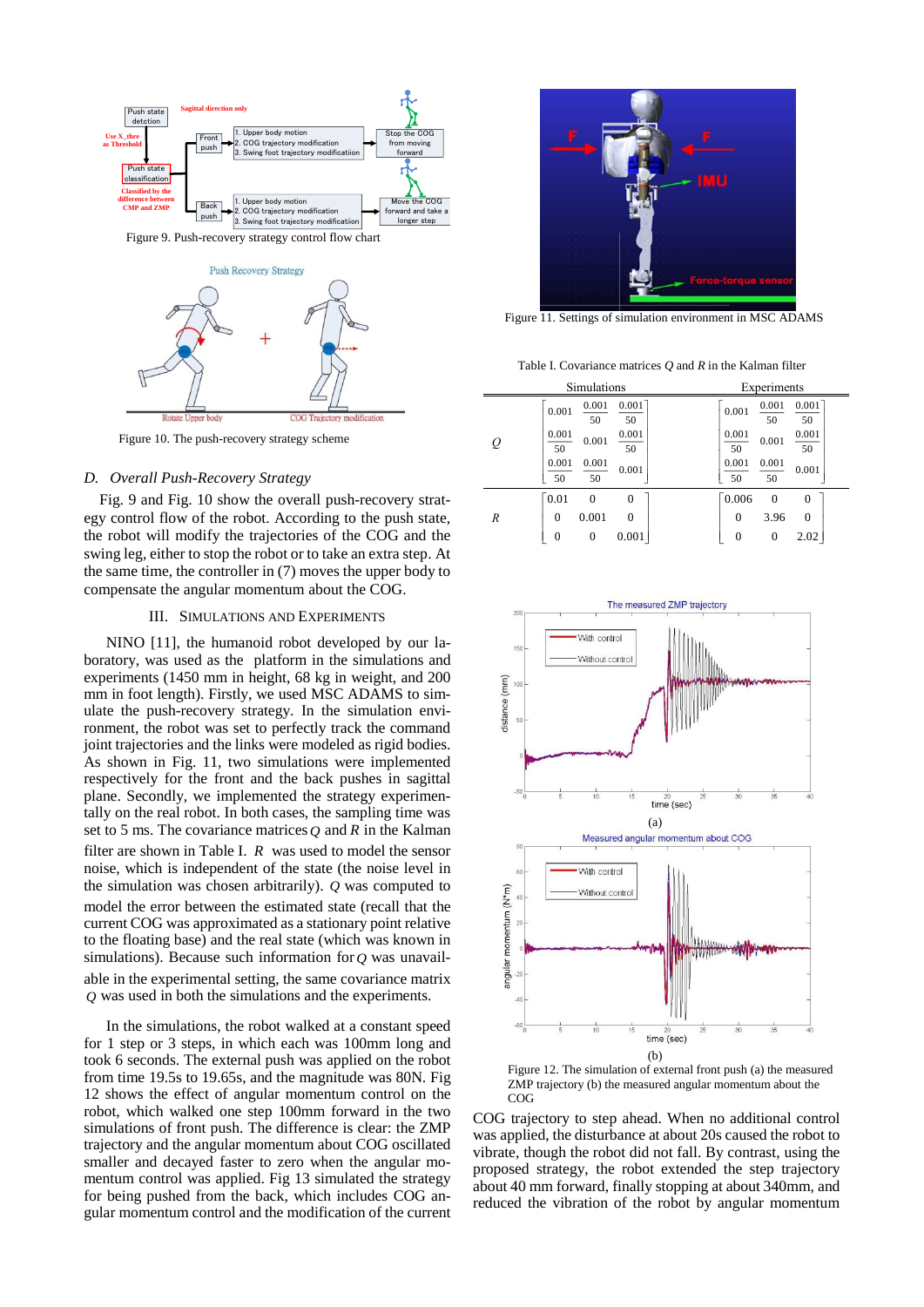

Figure 13. The simulation of external back push (a) the measured ZMP trajectory (b) the measured angular momentum about the COG

regulation, as reflected in the fluctuation of the angular momentum about COG shown in Fig. 13 (b).

The conditions of the experiments were similar to the simulations. The robot was pushed from two directions by a bag weighing 3.5kg at about 20s, resulting in an external moment below 80 Nm. The results are shown in Fig. 14 and Fig. 15. The results are similar to that in the simulations. Thanks to the push-recovery strategy, the angular momentum of COG decayed to zero quickly in 3-4 seconds and the robot continued to walk stably. Finally, the robot stopped at about 110mm position in the experiment of front push, and at about 315mm in the experiment of back push (15mm ahead of the ZMP reference due to the extended step).

#### IV. CONCLUSION

In this paper, a push-recovery strategy is proposed to stabilize the robot under unknown external pushes, including a COG state estimator, an angular momentum regulator based on the CMP criterion, and a trajectory modifier. Using the Kalman filter to estimate the COG's state, the angular momentum regulator performs can recover the robot to its stable posture quickly. In addition, the online COG and footstep planning strategy address two different types of pushes for the robot to maintain the stability. Therefore, when the robot is pushed, the COG angular momentum regulator is enabled, and the COG trajectory and foot step trajectory are modified correspondingly. In the simulations and experiments, the humanoid robot successfully recovered from large external forces, both in the front-push and the back-push cases. In the future, we will test this method against disturbances that affect the system in different walking phases and with different magnitudes. In addition, we will extend the CMP criterion to whole upper body, including the waist, arm, and elbow, and design an appro-



Figure 14. The experiment of external front push (a) the measured ZMP trajectory (b) the measured angular momentum about the COG



Figure 15. The experiment of external back push (a) the measured ZMP trajectory (b) the measured angular momentum about the COG